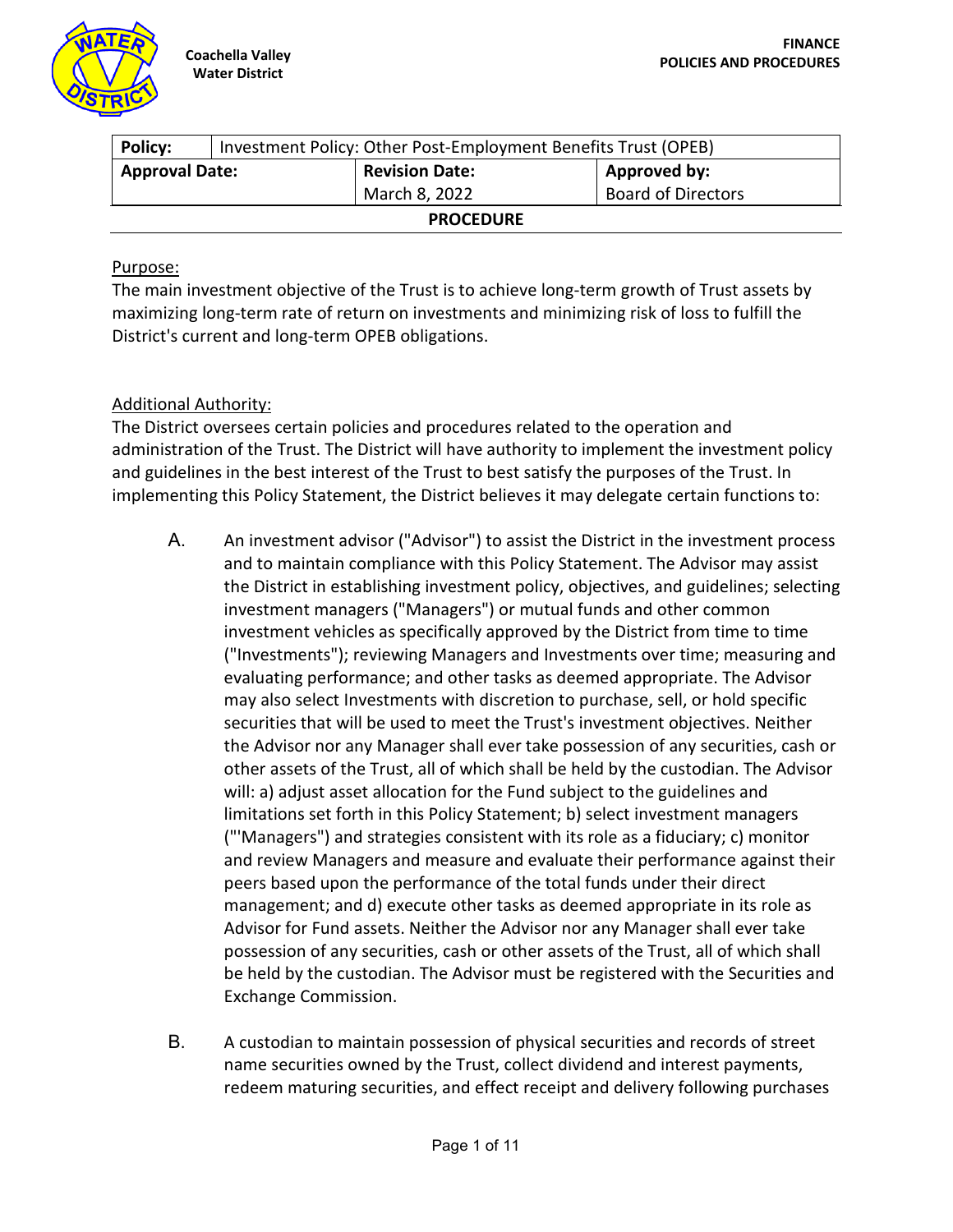and sales, among other duties. The custodian may also perform regular accounting of all assets owned, purchased, or sold, as well as movement of assets into and out of the Trust.

- C. A trustee, such as a bank trust department, if the Trust does not have its own Trustees, to assume fiduciary responsibility for the administration of Trust assets; provided, however, that if the District shall have appointed an investment advisor, then any trustee appointed under this paragraph shall have no authority with respect to selection of investments.
- D. Specialists such as attorneys, auditors, actuaries, and retirement plan consultants, and others to assist the District in meeting its responsibilities and obligations to administer Trust assets prudently.

#### Scope:

The Coachella Valley Water District (the "District") has established the Coachella Valley Water District Other Post-Employment Benefits Trust (the "Trust"). The Trust is intended to provide for funding of non-pension post-employment benefits ("OPEB") for employees who meet the age and service requirements outlined in the District's plan documents. The Trustees of the Trust hereby adopt this Investment Policy Statement (''Policy Statement") for the following purposes.

#### Responsible Party:

Director of Finance, Department of Finance

#### **POLICY**

#### I. **Policy Statement**

The purpose of this Policy Statement is to achieve the following:

- A. Document investment objectives, performance expectations and investment guidelines for Trust assets.
- B. Establish an appropriate investment strategy for managing all Trust assets, including an investment time horizon, risk tolerance ranges and asset allocation to provide sufficient diversification and overall return over the long-term time horizon of the Trust.
- C. Establish investment guidelines to control overall risk and liquidity.
- D. Establish periodic performance reporting requirements that will effectively monitor investment results and ensure that the investment policy is being followed.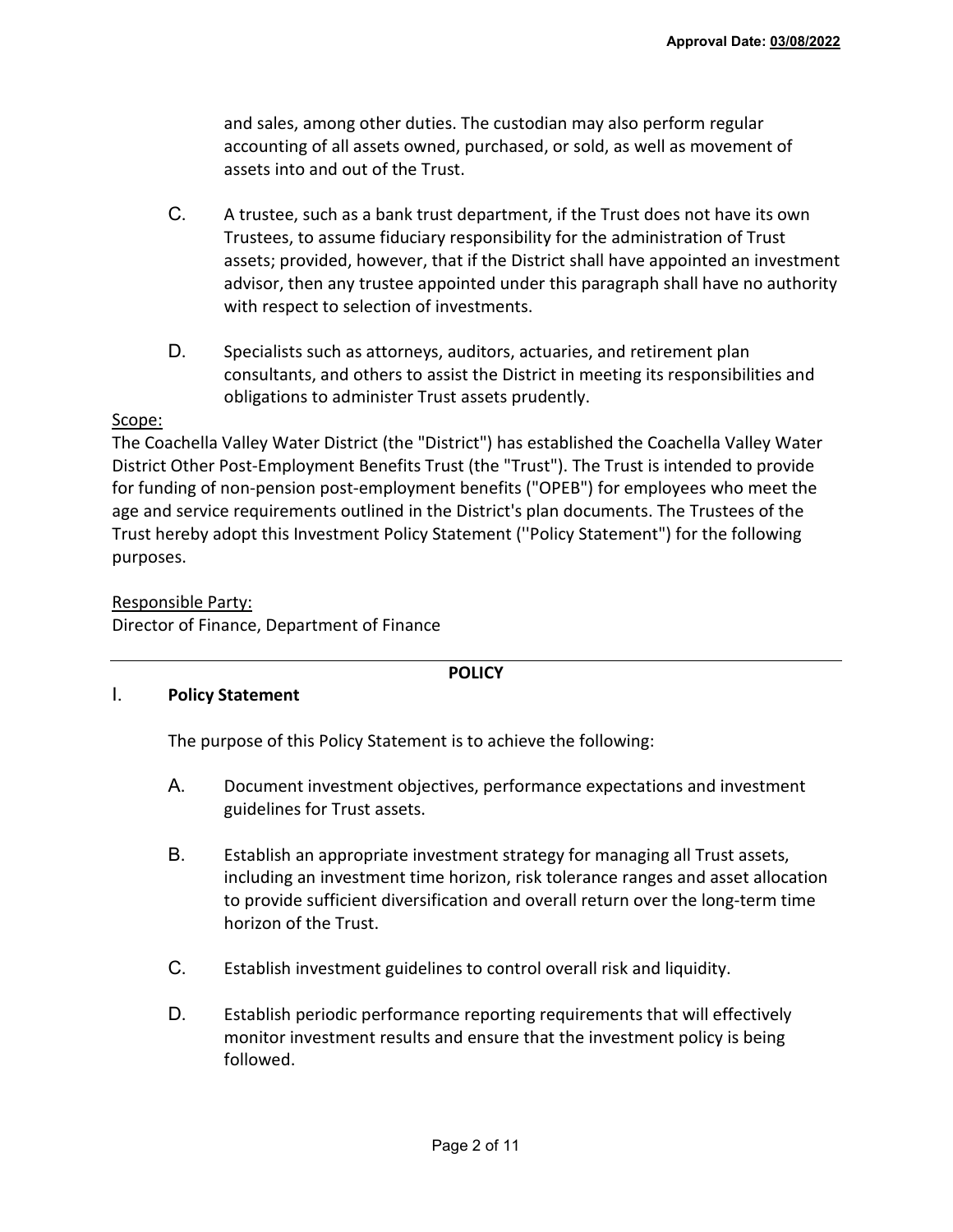E. Comply with all fiduciary, prudence, due diligence and legal requirements for Trust assets.

#### II. **Statement of Investment Objectives**

The investment objectives of the Trust are as follows:

- A. To invest assets of the Trust in a manner consistent with the following fiduciary standards:
	- 1. All transactions undertaken must be for the sole interest of Trust beneficiaries, and
	- 2. Assets are to be diversified in order to minimize the impact of large losses from individual investments.
- B. To provide for funding and anticipated withdrawals on a continuing basis for payment of benefits and reasonable expenses of operation of the Trust.
- C. To enhance the value of Trust assets in real terms over the long-term through asset appreciation and income generation, while maintaining a reasonable investment risk profile.
- D. To minimize principal fluctuations subject to performance expectations over the Time Horizon (as defined below).
- E. To minimize principal fluctuations subject to performance expectations over the Time Horizon (as defined below).

#### III. **Investment Guidelines**

Within this section of the Policy Statement, several terms will be used to articulate various investment concepts. The descriptions are meant to be general and may share investments otherwise considered to be in the same asset class. They are:

"Growth Assets" - a collection of investments and/or asset classes whose primary risk and return characteristics are focused on capital appreciation. Investments within the Growth Assets category can include income and risk mitigating characteristics, so long as the predominant investment risk and return characteristic is capital appreciation. Examples of such investments or asset classes are domestic and international equities or equity funds and certain real estate investments.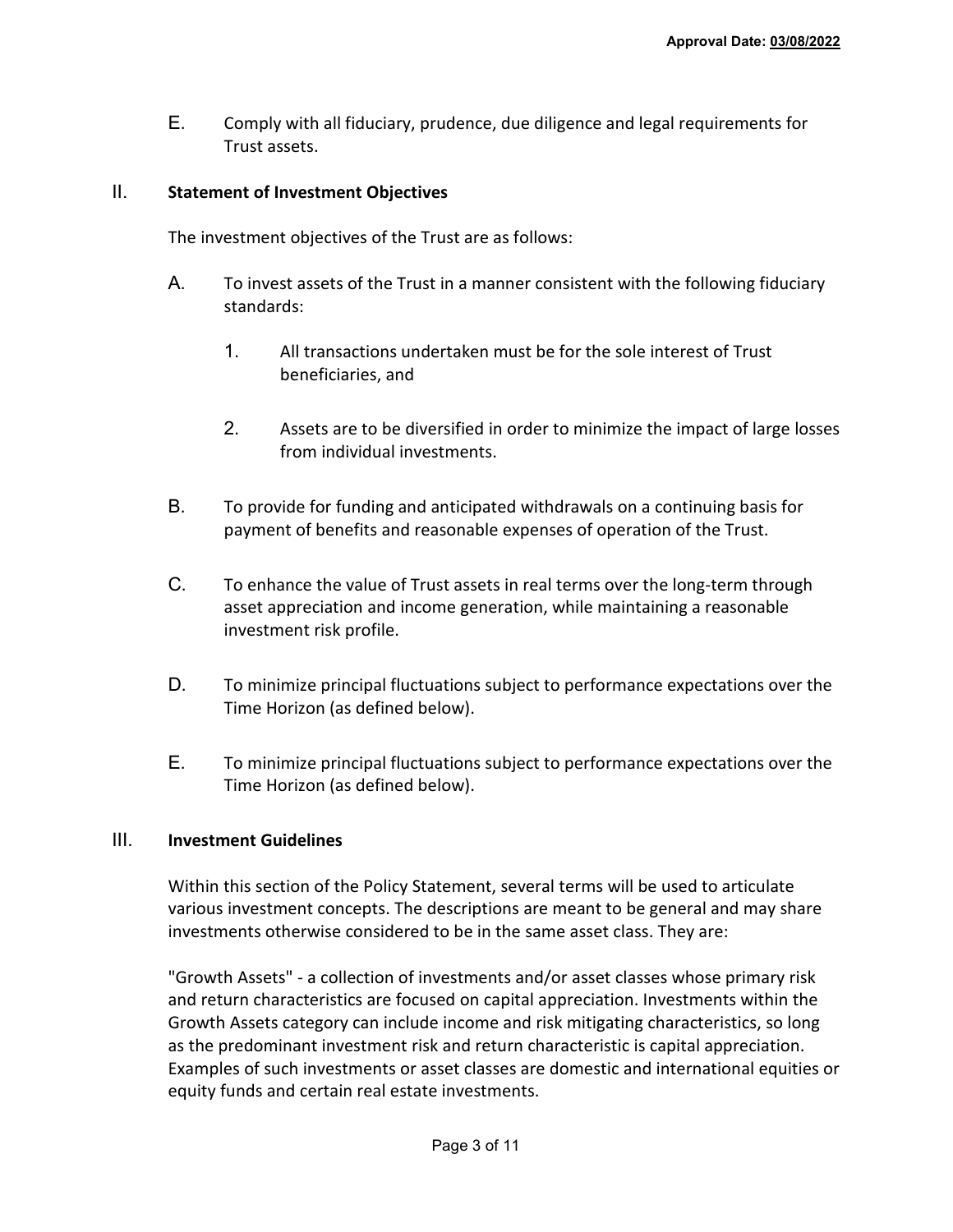"Income Assets" - a collection of investments and/or asset classes whose primary risk and return characteristics are focused on income generation. Investments within the Income Assets category can include capital appreciation and risk mitigating characteristics, so long as the primary investment risk and return characteristic is income generation. Examples of such investments or asset classes are fixed-income securities, guaranteed investment contracts and certain real estate investments.

"Real Return Assets" - a collection of investments and/or asset classes whose primary risk and return characteristics are focused on real returns after inflation. Investments within the Real Return category can include inflation protected securities, commodities and certain real estate investments.

### A. Time Horizon

The Trust's investment objectives are based on a long-term investment horizon ("Time Horizon") of five years or longer. Interim fluctuations should be viewed with appropriate perspective. The District has adopted a long-term investment horizon such that the risks and duration of investment losses are carefully weighed against the long-term potential for appreciation of assets.

## B. Liquidity and Diversification

In general, the Trust may hold some cash, cash equivalent, and/or money market funds for near-term Trust benefits and expenses {the "Trust Distributions"). The District initially expects it will continue to pay benefits from its general fund, but reserves the right to change that procedure at any time with reasonable notice to the Advisor. All remaining assets will be invested in longer-term investments and shall be diversified with the intent to minimize the risk of long-term investment losses. Consequently, the total portfolio will be constructed and maintained to provide diversification with regard to the concentration of holdings in individual issues, issuers, countries, governments or industries.

## C. Asset Allocation

The District believes that to achieve the greatest likelihood of meeting the Trust's investment objectives and the best balance between risk and return for optimal diversification, assets will be invested in accordance with the targets for each asset class as follows to achieve an average total annual rate of return that is equal to or greater than the Trust's actuarial discount rate as described in the section titled "Performance Expectations."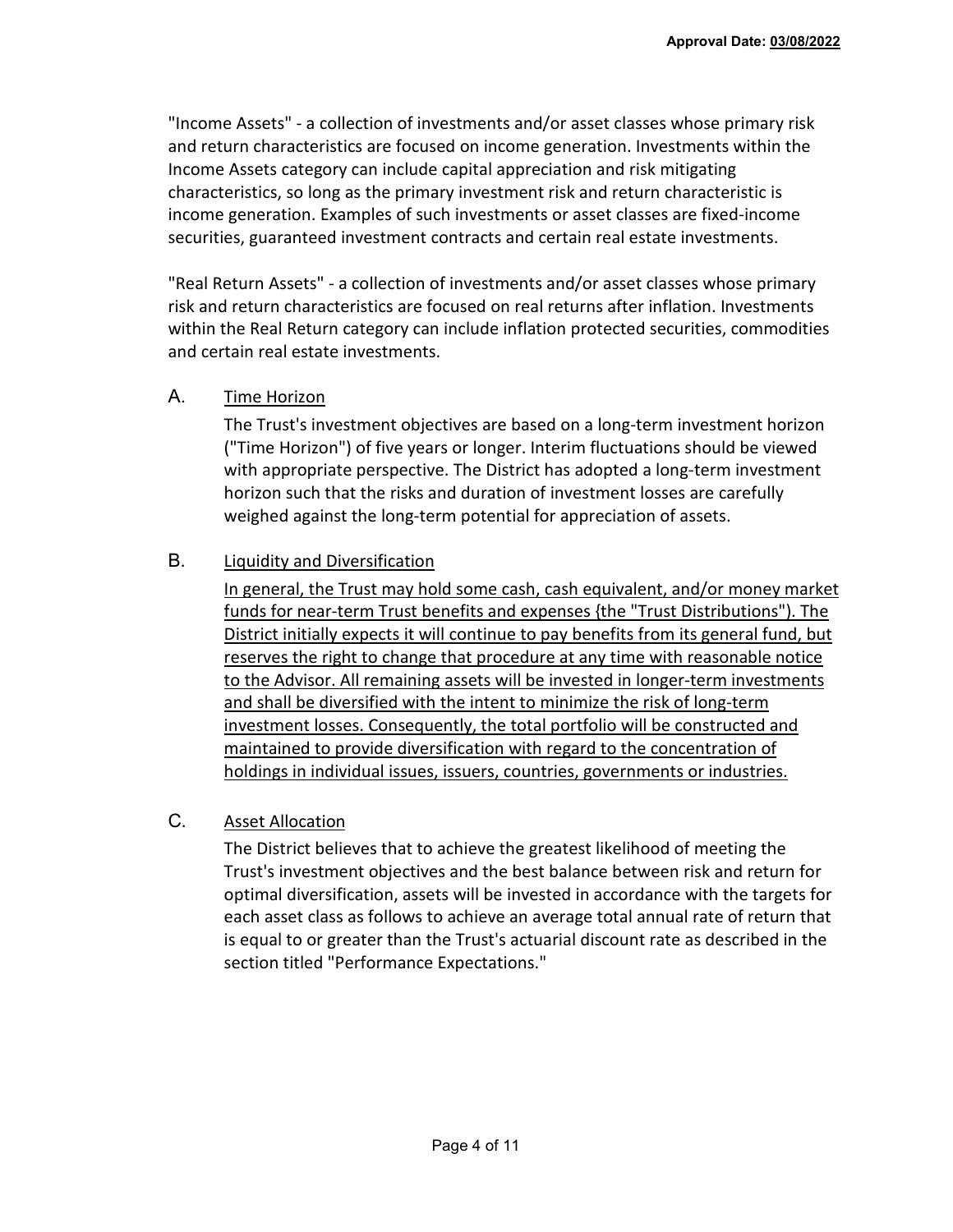# D. Asset Weightings

| <b>Asset Classes</b>      | Range        | <b>Target</b> |
|---------------------------|--------------|---------------|
| <b>Growth Assets</b>      |              |               |
| Domestic Equity           | 29%-49%      | 39%           |
| International Equity      | 1%-41%       | 21%           |
| Other                     | $0\% - 20\%$ | 0%            |
| <b>Income Assets</b>      |              |               |
| Fixed Income              | 20%-60%      | 40%           |
| Other                     | $0\% - 20\%$ | 0%            |
| <b>Real Return Assets</b> | $0\% - 20\%$ | 0%            |
| <b>Cash Equivalents</b>   | 0%-20%       | 0%            |

The Advisor and each Manager will be evaluated against their peers on the performance of the total funds under their direct management.

## E. Rebalancing Philosophy

The asset allocation range established by this Policy Statement represents a long-term perspective. As such, rapid unanticipated market shifts or changes in economic conditions may cause the asset mix to fall outside Policy Statement ranges. When allocations breach the specified ranges, the Advisor will rebalance, and cause the Managers to rebalance, the assets within the specified ranges. The Advisor may also rebalance based on market conditions.

## F. Risk Tolerance

Subject to investment objectives and performance expectations, the Trust will be managed in a style that seeks to minimize principal fluctuations over the established Time Horizon.

## G. Performance Expectations

Over the long-term five years or longer, the performance objective for the Trust will be to achieve a return equal to or greater than the Trust's actuarial discount rate. Additionally, it is expected that the annual rate of return on Trust assets will be commensurate with the then-prevailing investment environment. Measurement of this return expectation will be judged by reviewing returns in the context of industry standard benchmarks, peer universe comparisons for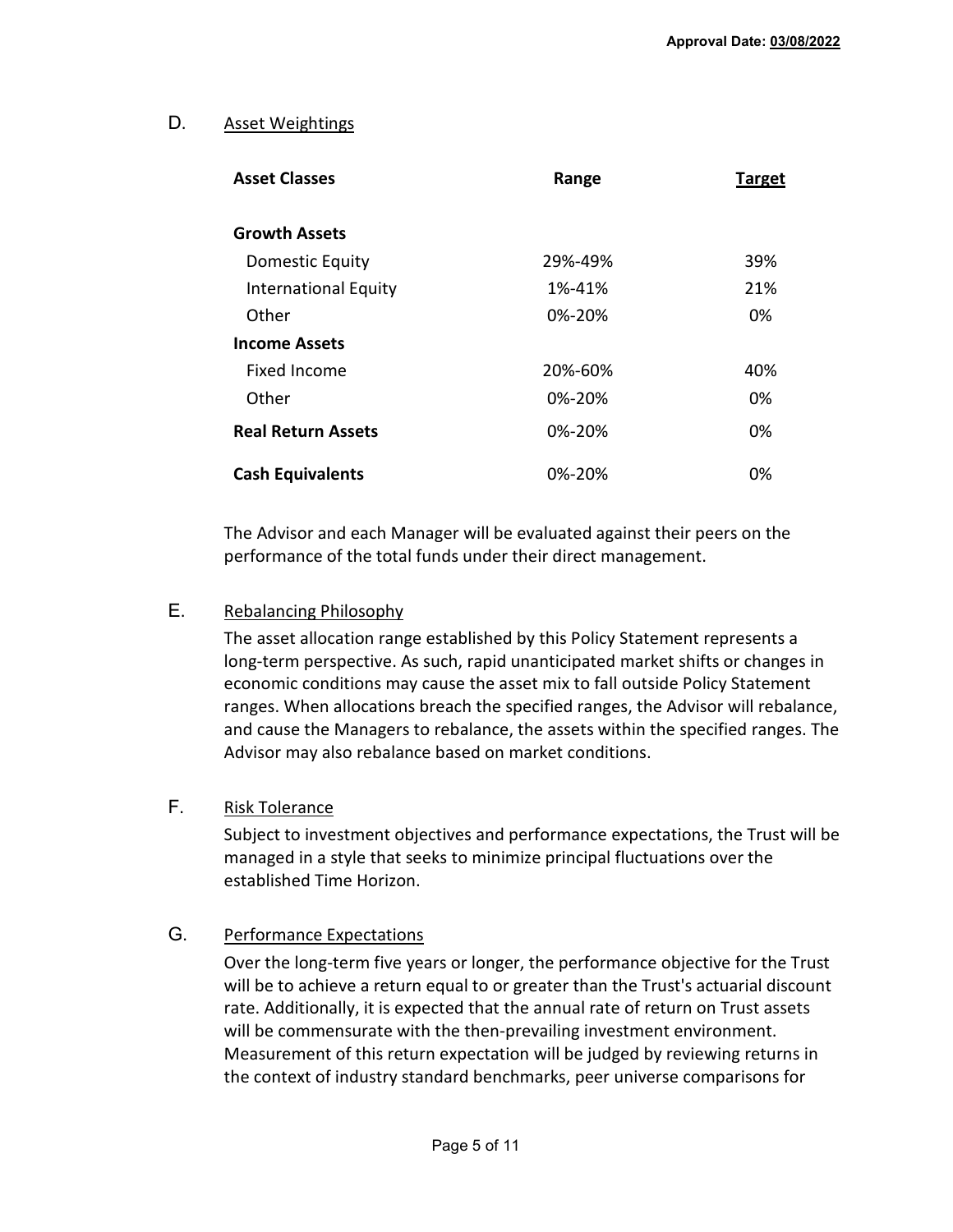individual Trust investments and blended benchmark comparisons for the Trust in its entirety.

#### IV. **Selection of Investment Managers**

The Advisor shall prudently select appropriate Managers to invest the assets of the Trust. Managers must meet the following criteria:

- The Manager must provide historical quarterly performance data compliant with Global Investment Performance Standards ("GIPS"), Securities & Exchange Commission ("SEC"), Financial Industry Regulatory Agency ("FINRA") rules, or industry recognized standards, as appropriate.
- The Manager must provide detailed information on the history of the firm, key personnel, support personnel, key clients, and fee schedule (including most favored nation clauses). This information can be a copy of a recent Request for Proposal ("RFP") completed by the Manager or regulatory disclosure.
- The Manager must clearly articulate the investment strategy that will be followed and document that the strategy has been successfully adhered to over time.
- The investment professionals making the investment decisions must have a minimum of three (3) years of experience managing similar strategies with at their current firm or at a previous firm.
- Where other than common funds such as mutual funds or commingled trusts are utilized, the Manager must confirm receipt, understanding and adherence to this Policy Statement and any investment specific policies by signing a consent form provided to the Manager prior to investment of Trust assets.

## V. **Guidelines for Portfolio Holdings**

## A. Direct Investments by Advisor

Every effort shall be made, to the extent practical, prudent and appropriate, to select investments that have investment objectives and policies that are consistent with this Policy Statement (as outlined in the following sub-sections of the "Guidelines for Portfolio Holdings"). However, given the nature of the investments, it is recognized that there may be deviations between this Policy Statement and the objectives of these investments.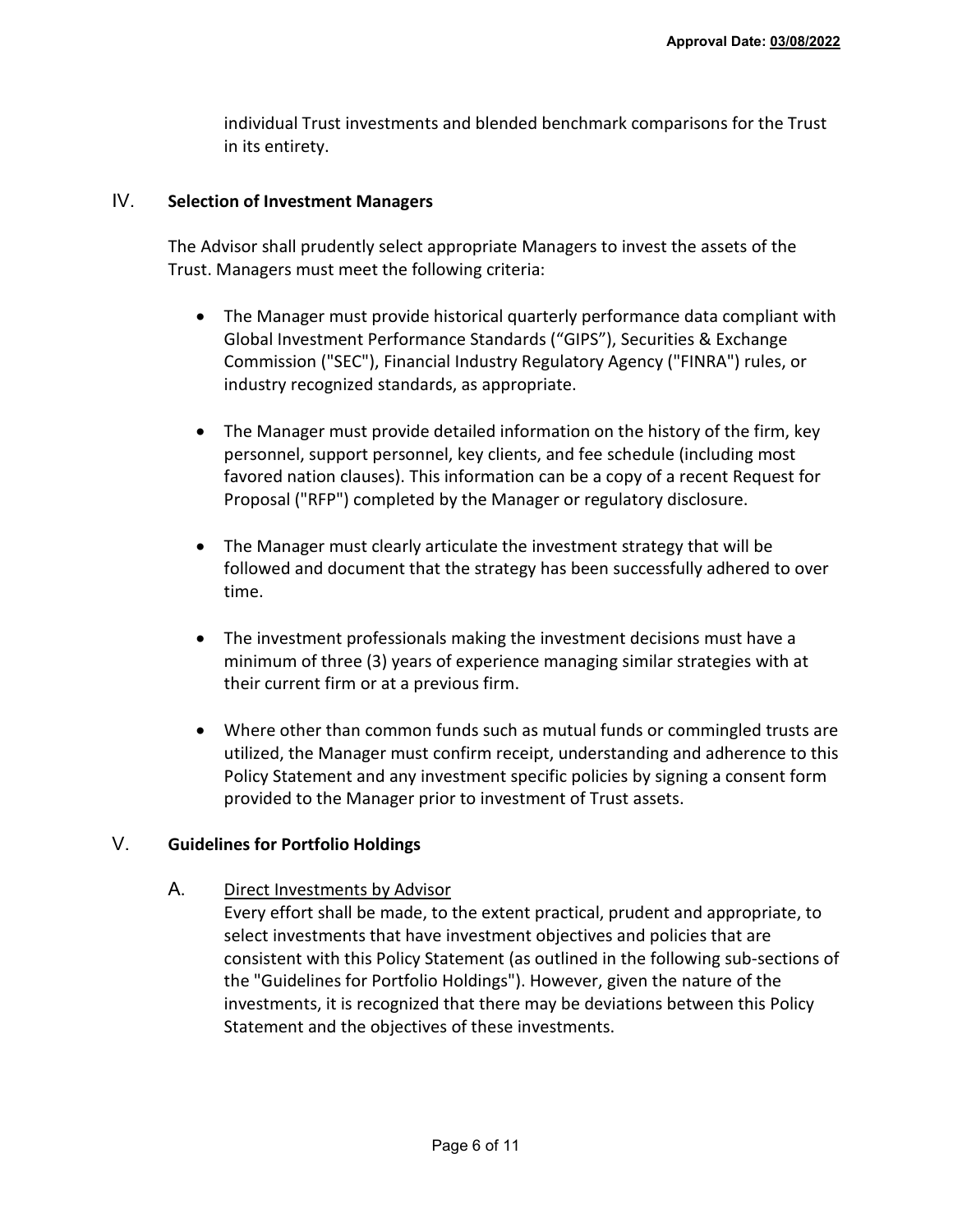## B. Limitations on Managers' Portfolios

# 1. EQUITIES

No more than the greater of 5% or the weighting in the relevant index (Russell 3000 Index for U.S. issues and MSCI ACWI ex-U.S. for non-U.S. issues) of the total equity portfolio valued at market may be invested in the common equity of any one corporation, ownership of the shares of one company shall not exceed 5% of those outstanding, and not more than 40% of equity valued at market may be held in any one sector, as defined by the Global Industry Classification Standard (GICS)

- a) *Domestic Equities*: Other than the above constraints, there are no quantitative guidelines as to issues, industry or individual security diversification. However, prudent diversification standards should be developed and maintained by the Manager.
- b) *International Equities:* The overall non-U.S. equity allocation should include a diverse global mix that is comprised of the equity of companies from multiple regions and sectors.
- 2. FIXED INCOME

Fixed income securities of any one issuer shall not exceed 5% of the total bond portfolio at time of purchase. The 5% limitation does not apply to issues of the U.S. Treasury or other Federal Agencies. The overall rating of the fixed income assets as calculated by the Advisor shall be investment grade, based on the rating of one of the Nationally Recognized Statistical Rating Organizations ("NRSROs'').

3. OTHER ASSETS

Alternatives may consist of non-traditional asset classes such as diversifying/hedge funds, private equity, private debt and real assets, when deemed appropriate. The total allocation to this category may not exceed 20% of the overall portfolio. Prior to adding an allocation to any of the following asset classes, with the exception of publicly-traded mutual fund vehicles, the Advisor shall receive approval from the District.

a) *Diversifying/Hedge Funds (collectively "Hedge Funds")* Primary objective shall be to enhance the risk-return profile of the overall portfolio. This can be accomplished by using a combination of hedge fund strategies that may enhance returns at a reasonable level of risk or reduce volatility while providing a reasonable level of return. These asset classes may differ from traditional public market asset classes due to the use of certain strategies including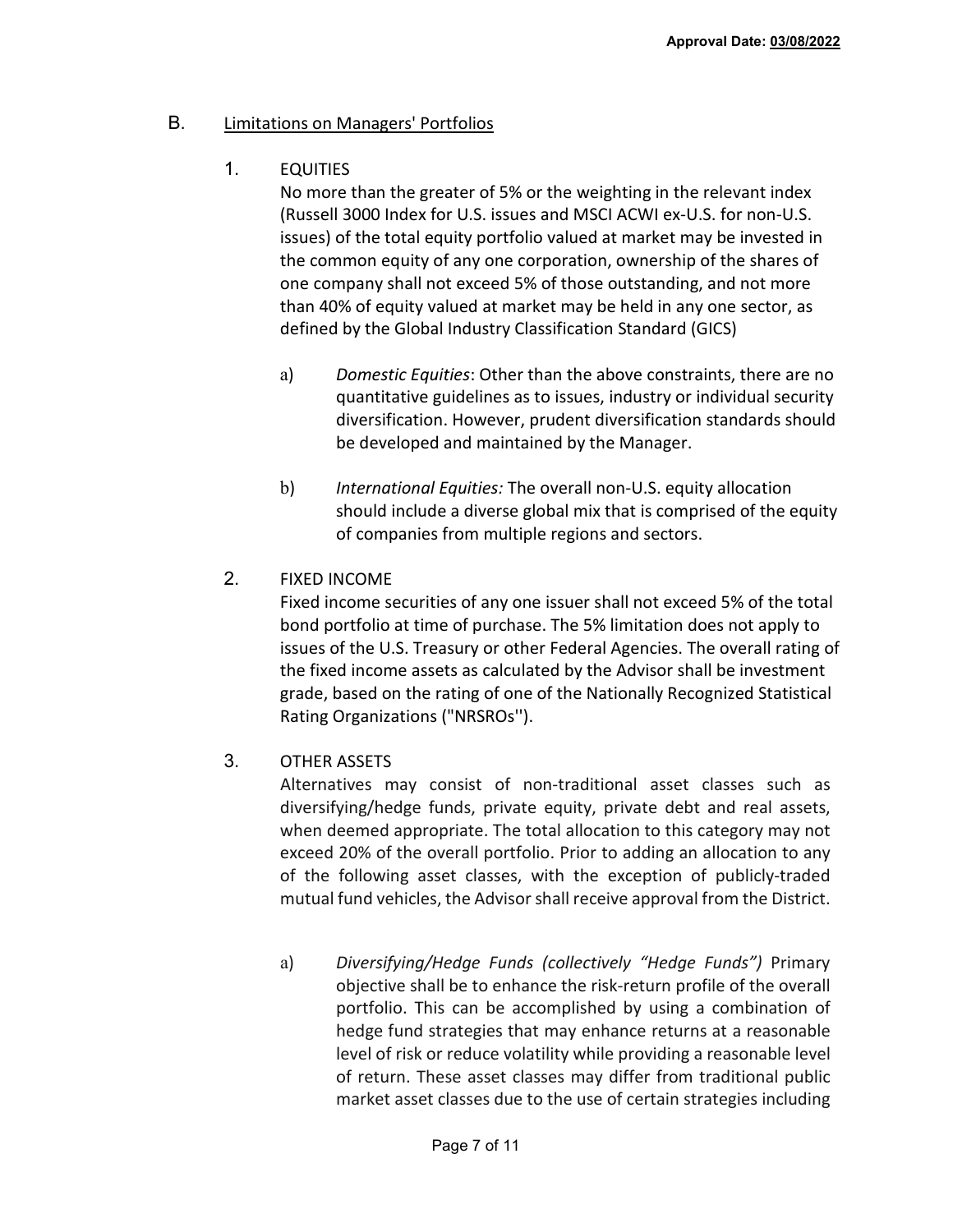short-selling, leverage, and derivatives. Hedge funds may also invest across asset classes. The use of direct hedge funds and fund-of-hedge funds are allowed. For purposes of asset allocation targets and limitations, single strategy hedge funds will be categorized under the specific asset class of the fund. For example, a long/short U.S. equity fund will be categorized as "Other" in the Growth Assets category while a long/short credit fund will be categorized as "Other" in the Income Assets category. Multi-strategy hedge funds that cannot be easily categorized under one asset class will be included in "Other" under either the Growth Assets or Income Assets category depending on the riskreturn profile of the strategy.

- b) *Private Equity:* Private equity is less liquid than publicly traded equity securities and can provide returns that are greater than what is available in publicly traded markets. The private equity portfolio may include investments in a variety of commingled/partnership and direct investment vehicles including, but not limited to, venture capital, buyout, turnaround, mezzanine, distressed security, and special situation funds. The private equity portfolio is recognized to be long-term in nature and highly illiquid. Due to their higher risk, private equity investments are expected to provide higher returns than publicly traded equity securities. For purposes of asset allocation targets and limitations, these funds will be categorized as "Other" under the Growth Assets category.
- c) *Private Debt:* Private debt is less liquid than publicly traded debt and can provide returns that are greater than what is available in publicly traded markets. The private debt portfolio may include investments in a variety of commingled/partnership and direct investment vehicles including, but not limited to, direct lending, distressed debt, multi-asset credit, structured credit, mezzanine debt, real estate debt, and special situations. Due to their higher risk, private debt investments are expected to provide higher long-term returns than publicly traded debt securities. For purposes of asset allocation targets and limitations, these funds will be categorized as "Other" under the Income Assets category.
- d) *Real Assets:* Real assets are typically physical assets that have intrinsic worth due to their substance and properties. Real assets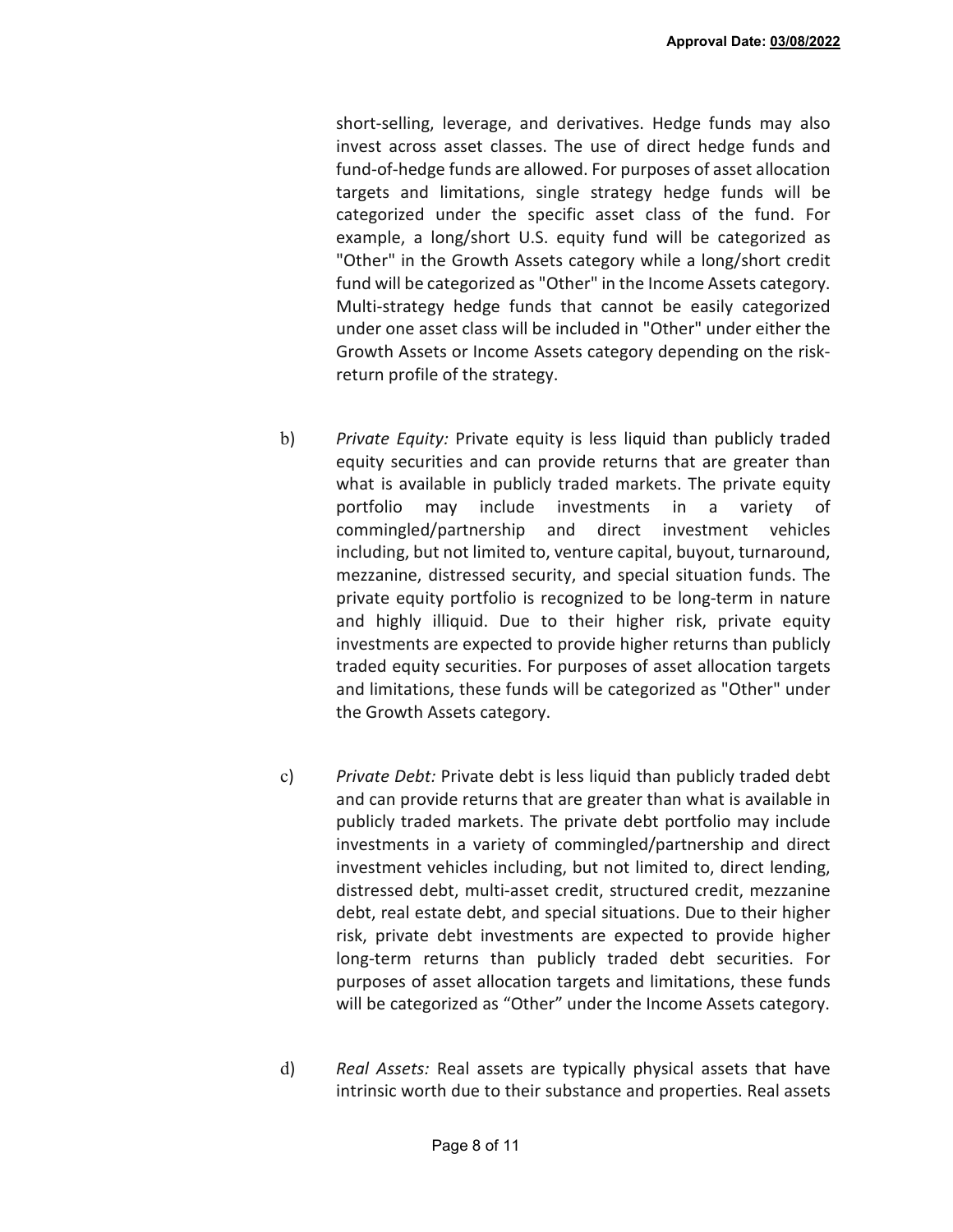are primarily used for their lower correlation to traditional assets (i.e. stocks and bonds) and their inflation hedging properties. Categories of real asset investments include, but are not limited to, real estate, infrastructure, land, farmland, timberland, precious metals, and commodities. Real assets include securities and assets with varying levels of liquidity. Private real assets are illiquid and long-term in nature, whereas public real assets are publicly traded and more liquid. The benefit of lower correlation investments is that, when implemented correctly, these investments can potentially improve a portfolio's expected riskadjusted return over the long-term. The real assets category can be extended to include other forms of assets that offer similar inflation hedging properties such as pooled vehicles holding: commodities contracts, Treasury Inflation Protected Securities ("TIPS"), index- linked derivative contracts, certain forms of intellectual property, and the equity of companies in businesses thought to hedge inflation. For purposes of asset allocation targets and limitations, real assets may be categorized as "Other" under either the Growth Assets or Income Assets category or in the Real Return Assets category, depending on the nature and risk/return profile of the investment.

### C. Cash Equivalents

Cash equivalents shall be held in funds complying with Rule 2(a)-7 of the Investment Company Act of 1940.

## D. Portfolio Risk Hedging

Portfolio investments designed to hedge various risks including volatility risk, interest rate risk, etc. are allowed to the extent that the investments are not used for the sole purpose of leveraging Trust assets. One example of a hedge vehicle is an exchange traded fund ("ETF") which takes short positions.

## E. Prohibited Investments

Except for purchase within authorized investments, securities having the following characteristics, are not authorized and shall not be purchased: letter stock and other unregistered securities, commodities or commodity contracts or private placements (with the exception of Rule 144A securities Further, derivatives, options, or futures for the sole purpose of direct portfolio leveraging are prohibited. Direct ownership of real estate, natural resource properties such as oil, gas or timber and the purchase of collectibles is also prohibited.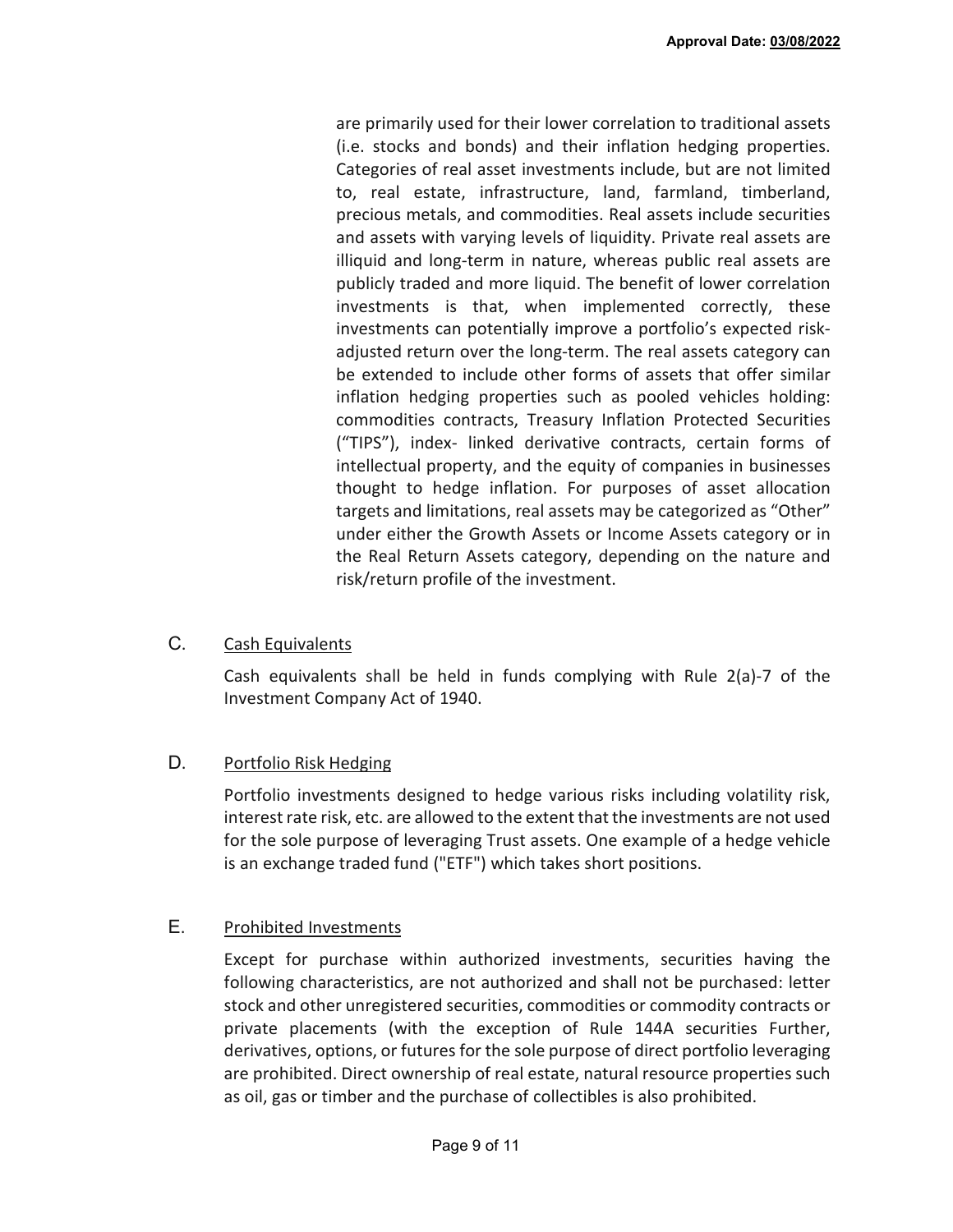# F. Safekeeping

All assets of the Trust shall be held by a custodian approved by the District and in consultation with the Advisor for safekeeping of Trust assets. The custodian shall produce statements on a monthly basis, listing the name and value of all assets held, and the dates and nature of all transactions in accordance with the terms in the Trust Agreement. Investments of the Trust not held as liquidity or investment reserves shall, at all times, be invested in interest-bearing accounts. Investments and portfolio securities may not be loaned.

# VI. **Control Procedures**

## A. Review of Investment Objectives

The Advisor shall review annually and report to the District the appropriateness of this Policy Statement for achieving the Trust's stated objectives. It is not expected that this Policy Statement will change frequently. In particular, shortterm changes in the financial markets should not require an adjustment in this Policy Statement.

# B. Review of Investment Performance

The Advisor shall report on a quarterly basis to the District to review the investment performance of the Trust. In addition, the Advisor will be responsible for keeping the District advised of any material change in investment strategy, Managers, and other pertinent information potentially affecting performance of the Trust.

The Advisor shall compare the investment results on a quarterly basis to appropriate peer universe benchmarks, as well as market indices in both equity and fixed income markets. Examples of benchmarks and indexes that will be used include the Russell 3000 Index for the broad U.S. equity strategies; the S&P 500 Index for large cap U.S. equities, Russell 2000 Index for small cap U.S. equities, MSCI ACWI ex U.S. for broad-based non-U.S. equity strategies; MSCI Europe, Australasia, and Far East (EAFE) Index for developed international equities, Barclays Capital Aggregate Bond Index for fixed income securities, and the U.S. 91 Day T-bill for cash equivalents. The Russell 3000 Index will be used to benchmark the U.S. equities portfolio; the MSCI ACWI ex-U.S. Index will be used to benchmark the non-U.S. equities portfolio; the Barclays U.S. Aggregate Bond Index will be used to benchmark the fixed-income portfolio. The categories "Other" will be benchmarked against appropriate indices depending on the specific characteristics of the strategies and funds used